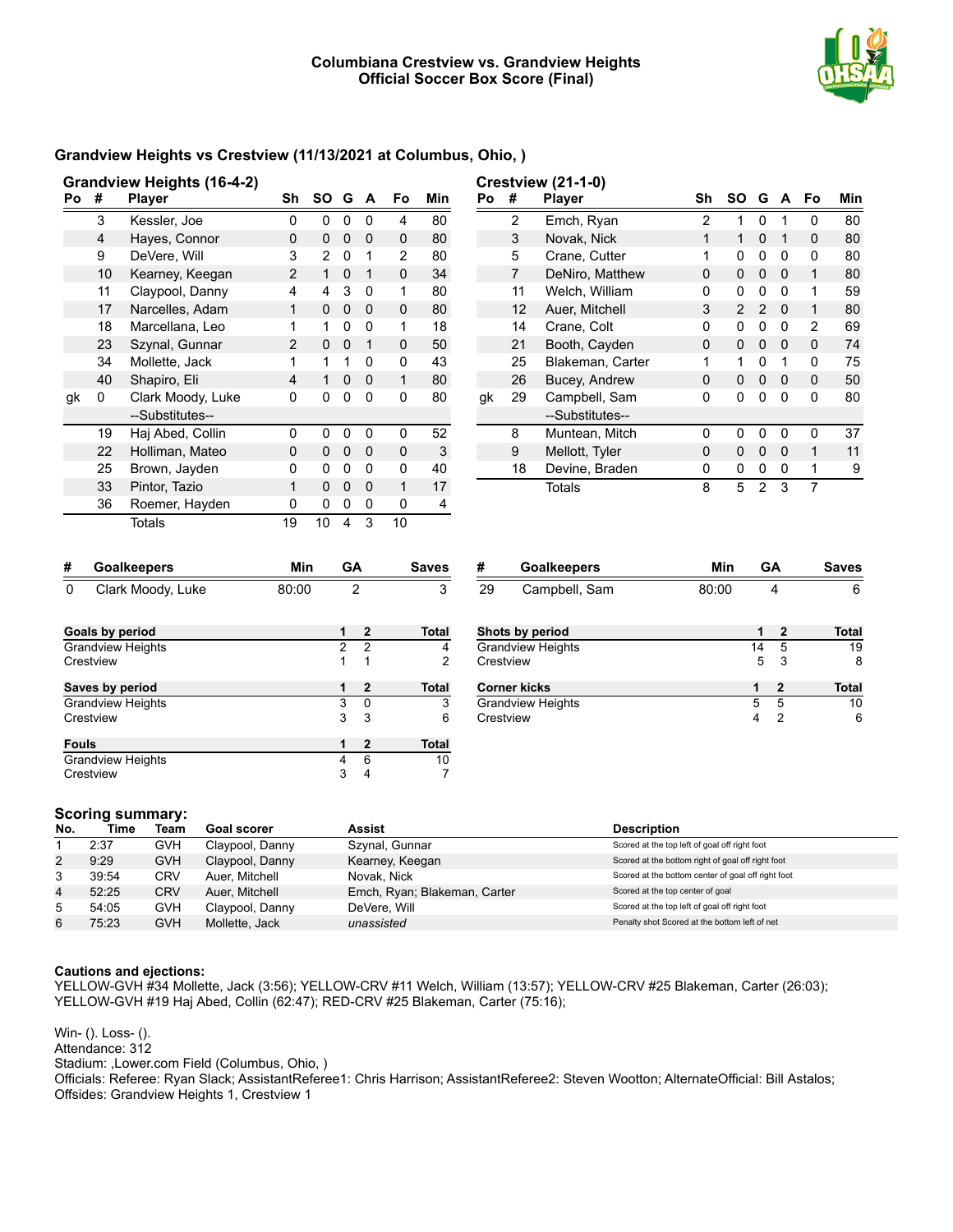

# **Grandview Heights vs Crestview (11/13/2021 at Columbus, Ohio, )**

| Time           | Play                                                                                                                              |
|----------------|-----------------------------------------------------------------------------------------------------------------------------------|
| 00:00          | Clark Moody, Luke at goalie for Grandview Heights.                                                                                |
| 00:00          | Campbell, Sam at goalie for Crestview.                                                                                            |
| 0:37           | Throw in by Grandview Heights [0:37].                                                                                             |
| 0:55           | Throw in by Crestview [0:55].                                                                                                     |
| 1:10           | Goal kick by Grandview Heights Clark Moody, Luke.                                                                                 |
| 1:41           | Corner kick by Grandview Heights [1:41].                                                                                          |
| 2:37           | GOAL scored by Grandview Heights Claypool, Danny, top left of goal off right foot; Assist by Szynal, Gunnar.                      |
| 3:12           | Throw in by Grandview Heights [3:12].                                                                                             |
| 3:18           | Throw in by Grandview Heights [3:18].                                                                                             |
| 3:56           |                                                                                                                                   |
| 3:56           | Yellow card on Grandview Heights Mollette, Jack (Unsporting).                                                                     |
| 3:58           | Grandview Heights substitution: Haj Abed, Collin for Mollette, Jack.                                                              |
| 3:58           | Throw in by Crestview [3:58].                                                                                                     |
| 4:29           | Throw in by Crestview [4:29].                                                                                                     |
| 4:51           | Throw in by Grandview Heights [4:51].                                                                                             |
| 4:59           | Throw in by Grandview Heights [4:59].                                                                                             |
| 5:13           | Throw in by Crestview [5:13].                                                                                                     |
| 5:37           | Throw in by Grandview Heights [5:37].                                                                                             |
| 6:16           | Throw in by Crestview [6:16].                                                                                                     |
| 6:31           | Throw in by Crestview [6:31].                                                                                                     |
| 7:00           | Foul on Crestview Welch, William; free kick awarded to Grandview Heights DeVere, Will.                                            |
| 7:42           | Shot by Grandview Heights Shapiro, Eli, blocked.                                                                                  |
| 7:48           | Shot by Grandview Heights DeVere, Will, blocked.                                                                                  |
| 8:14           | Goal kick by Crestview Campbell, Sam.                                                                                             |
| 8:52           | Throw in by Crestview [8:52].                                                                                                     |
| 9:29           | GOAL scored by Grandview Heights Claypool, Danny, bottom right of goal off right foot; Assist by Kearney, Keegan.                 |
| 10:42          | Throw in by Grandview Heights [10:42].                                                                                            |
| 11:00          | Throw in by Grandview Heights [11:00].<br>Foul on Crestview Auer, Mitchell; free kick awarded to Grandview Heights Hayes, Connor. |
| 11:28<br>11:53 | Crestview substitution: Muntean, Mitch for Bucey, Andrew.                                                                         |
| 11:54          |                                                                                                                                   |
| 12:01          | Throw in by Crestview [11:54].<br>Throw in by Grandview Heights [12:01].                                                          |
| 12:18          | Throw in by Crestview [12:18].                                                                                                    |
| 12:41          | Throw in by Crestview [12:41].                                                                                                    |
| 12:55          | Throw in by Grandview Heights [12:55].                                                                                            |
| 13:33          | Shot by Grandview Heights Kearney, Keegan, bottom center of net, save by Campbell, Sam.                                           |
| 13:57          |                                                                                                                                   |
| 13:57          | Yellow card on Crestview Welch, William (Unsporting).                                                                             |
| 13:59          | Crestview substitution: Devine, Braden for Welch, William.                                                                        |
| 14:26          | Throw in by Grandview Heights [14:26].                                                                                            |
| 14:56          | Foul on Grandview Heights Kessler, Joe; free kick awarded to Crestview Devine, Braden.                                            |
| 15:06          | Shot by Crestview Emch, Ryan, top center of net, save by Clark Moody, Luke.                                                       |
| 15:20          | Corner kick by Crestview [15:20].                                                                                                 |
| 16:10          | Foul on Crestview Devine, Braden; free kick awarded to Grandview Heights DeVere, Will.                                            |
| 16:46          | Corner kick by Grandview Heights [16:46].                                                                                         |
| 17:40          | Foul on Grandview Heights Kessler, Joe; free kick awarded to Crestview Emch, Ryan.                                                |
| 17:45          | Goal kick by Grandview Heights Clark Moody, Luke.                                                                                 |
| 17:45          | Crestview substitution: Welch, William for Devine, Braden.                                                                        |
| 17:45          | Grandview Heights substitution: Mollette, Jack for Marcellana, Leo.                                                               |
| 19:02          | Throw in by Grandview Heights [19:02].                                                                                            |
| 19:21          | Shot by Grandview Heights DeVere, Will, bottom center of net, save by Campbell, Sam.                                              |
| 19:39          | Throw in by Crestview [19:39].                                                                                                    |
| 20:11          | Shot by Grandview Heights Kearney, Keegan, off target.                                                                            |
| 20:19          | Goal kick by Crestview Campbell, Sam.                                                                                             |
| 20:53          | Handball against Crestview; free kick awarded.                                                                                    |
| 21:16          | Throw in by Grandview Heights [21:16].                                                                                            |
| 21:23          | Grandview Heights substitution: Marcellana, Leo for Kearney, Keegan.                                                              |
| 22:09          | Foul on Grandview Heights Marcellana, Leo; free kick awarded to Crestview Emch, Ryan.                                             |
| 23:07          | Throw in by Crestview [23:07].                                                                                                    |
| 24:49          | Corner kick by Grandview Heights [24:49].                                                                                         |
| 25:05          | Crestview substitution: Bucey, Andrew for Booth, Cayden.                                                                          |
| 25:05          | Grandview Heights substitution: Brown, Jayden for Haj Abed, Collin.                                                               |
| 25:34          | Throw in by Grandview Heights [25:34].                                                                                            |
| 25:47          | Throw in by Grandview Heights [25:47].                                                                                            |
| 26:03          |                                                                                                                                   |
| 26:03          | Yellow card on Crestview Blakeman, Carter (Unsporting).                                                                           |
| 26:04          | Crestview substitution: Devine, Braden for Blakeman, Carter.                                                                      |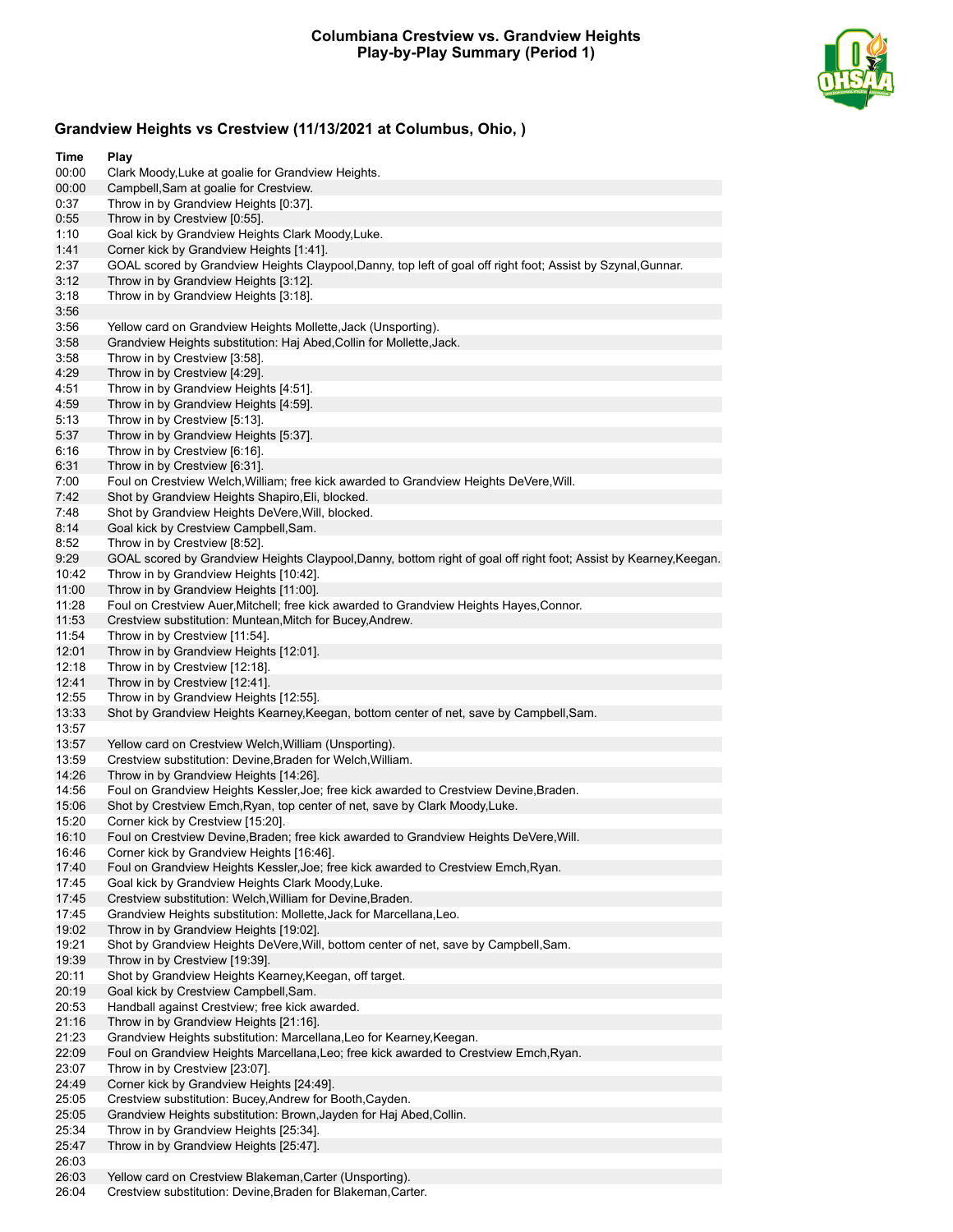| Time  | Play                                                                                                  |
|-------|-------------------------------------------------------------------------------------------------------|
| 26:11 | Shot by Grandview Heights Shapiro, Eli, off target.                                                   |
| 26:20 | Goal kick by Crestview Campbell, Sam.                                                                 |
| 26:59 | Throw in by Grandview Heights [26:59].                                                                |
| 27:35 | Foul on Grandview Heights Shapiro, Eli; free kick awarded to Crestview Novak, Nick.                   |
| 28:12 | Shot by Crestview Novak, Nick, top right of net, save by Clark Moody, Luke.                           |
| 28:23 | Corner kick by Crestview [28:23].                                                                     |
| 28:32 | Crestview substitution: Mellott, Tyler for Crane, Colt.                                               |
| 28:58 | Shot by Crestview Crane, Cutter, off target.                                                          |
| 29:05 | Goal kick by Grandview Heights Clark Moody, Luke.                                                     |
| 29:36 | Throw in by Crestview [29:36].                                                                        |
| 30:05 | Corner kick by Grandview Heights [30:05].                                                             |
| 30:22 | Grandview Heights substitution: Pintor, Tazio for Mollette, Jack.                                     |
| 30:50 | Shot by Grandview Heights Shapiro, Eli, bottom left of net, save by Campbell, Sam.                    |
| 31:16 | Throw in by Crestview [31:16].                                                                        |
| 31:31 | Crestview substitution: Booth, Cayden for Devine, Braden.                                             |
| 31:31 | Crestview substitution: Blakeman, Carter for Muntean, Mitch.                                          |
| 32:01 | Corner kick by Grandview Heights [32:01].                                                             |
| 32:45 | Shot by Grandview Heights Pintor, Tazio, blocked.                                                     |
| 32:48 | Shot by Grandview Heights Shapiro, Eli, blocked.                                                      |
| 32:55 | Shot by Grandview Heights Szynal, Gunnar, off target.                                                 |
| 33:02 | Goal kick by Crestview Campbell, Sam.                                                                 |
| 33:18 | Throw in by Crestview [33:18].                                                                        |
| 33:40 | Throw in by Grandview Heights [33:40].                                                                |
| 34:04 | Shot by Grandview Heights Szynal, Gunnar, off target.                                                 |
| 34:10 | Goal kick by Crestview Campbell, Sam.                                                                 |
| 34:51 | Throw in by Grandview Heights [34.51].                                                                |
| 35:00 | Throw in by Grandview Heights [35:00].                                                                |
| 35:07 | Throw in by Crestview [35:07].                                                                        |
| 35:15 | Throw in by Crestview [35:15].                                                                        |
| 35:46 | Throw in by Grandview Heights [35:46].                                                                |
| 36:38 | Shot by Grandview Heights Narcelles, Adam, off target.                                                |
| 36:43 | Goal kick by Crestview Campbell, Sam.                                                                 |
| 36:50 | Crestview substitution: Crane, Colt for Mellott, Tyler.                                               |
| 37:13 | Throw in by Grandview Heights [37:13].                                                                |
| 37:31 | Grandview Heights substitution: Haj Abed, Collin for Brown, Jayden.                                   |
| 37:46 | Offside against Grandview Heights.                                                                    |
| 38:06 | Throw in by Grandview Heights [38:06].                                                                |
| 38:20 | Grandview Heights substitution: Kearney, Keegan for Pintor, Tazio.                                    |
| 38:38 | Throw in by Grandview Heights [38:38].                                                                |
| 39:03 | Corner kick by Crestview [39:03].                                                                     |
| 39:24 | Shot by Crestview Blakeman, Carter, top center of net, save by Clark Moody, Luke.                     |
| 39:36 | Corner kick by Crestview [39:36].                                                                     |
| 39:54 | GOAL scored by Crestview Auer, Mitchell, bottom center of goal off right foot; Assist by Novak, Nick. |
| 40:00 | End of period $[40:00]$ .                                                                             |

End of period [40:00].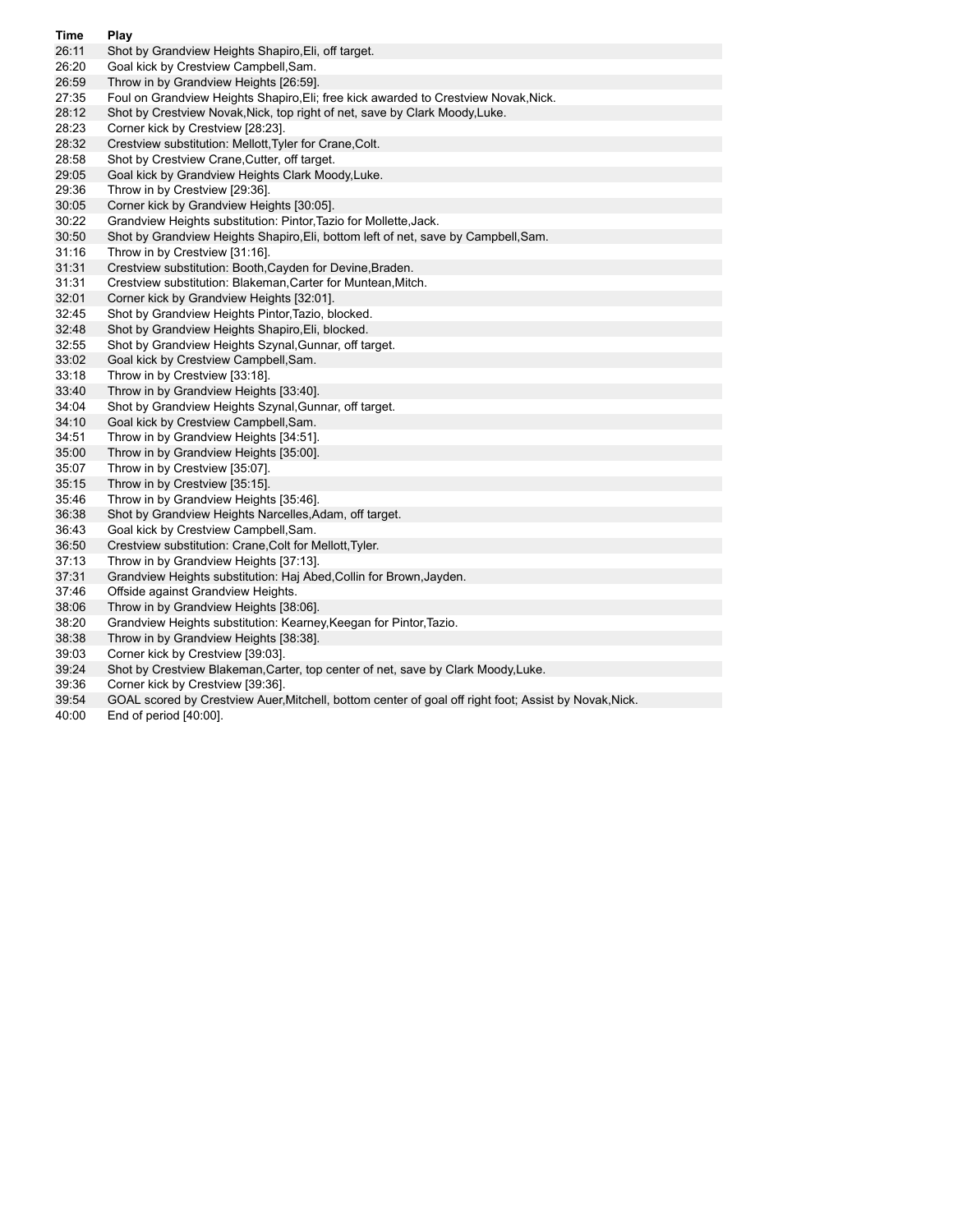## **Columbiana Crestview vs. Grandview Heights Play-by-Play Summary (Period 2)**



# **Grandview Heights vs Crestview (11/13/2021 at Columbus, Ohio, )**

| Time           | Play                                                                                                                                                                                       |
|----------------|--------------------------------------------------------------------------------------------------------------------------------------------------------------------------------------------|
| 40:00          | Grandview Heights substitution: Mollette, Jack for Haj Abed, Collin.                                                                                                                       |
| 40:00          | Start of 2nd period [40:00].                                                                                                                                                               |
| 40:00          | FOR Grandview Heights: Clark Moody, Luke                                                                                                                                                   |
|                | (GK),Kessler,Joe,Hayes,Connor,DeVere,Will,Kearney,Keegan,Claypool,Danny,Narcelles,Adam,Marcellana,Leo,Szynal,Gunnar,Mollette,Jack,Shapiro,Eli                                              |
| 40:00          | FOR Crestview: Campbell, Sam<br>(GK), Emch, Ryan, Novak, Nick, Crane, Cutter, DeNiro, Matthew, Welch, William, Auer, Mitchell, Crane, Colt, Booth, Cayden, Blakeman, Carter, Bucey, Andrew |
| 41:12          | Throw in by Grandview Heights [41:12].                                                                                                                                                     |
| 42:15          | Throw in by Grandview Heights [42:15].                                                                                                                                                     |
| 42:40          | Throw in by Grandview Heights [42:40].                                                                                                                                                     |
| 43:05          | Offside against Crestview.                                                                                                                                                                 |
| 43:28          | Throw in by Crestview [43:28].                                                                                                                                                             |
| 44:24          | Foul on Grandview Heights DeVere, Will; free kick awarded to Crestview Blakeman, Carter.                                                                                                   |
| 44:56          | Throw in by Crestview [44:56].                                                                                                                                                             |
| 45:39          | Throw in by Crestview [45:39].                                                                                                                                                             |
| 45:55          | Throw in by Crestview [45:55].                                                                                                                                                             |
| 46:10          | Goal kick by Grandview Heights Clark Moody, Luke.                                                                                                                                          |
| 47:04          | Throw in by Grandview Heights [47:04].                                                                                                                                                     |
| 47:15          | Grandview Heights substitution: Haj Abed, Collin for Mollette, Jack.                                                                                                                       |
| 48:13          | Corner kick by Grandview Heights [48:13].                                                                                                                                                  |
| 48:37          | Corner kick by Grandview Heights [48:37].                                                                                                                                                  |
| 50:26          | Grandview Heights substitution: Pintor, Tazio for Szynal, Gunnar.                                                                                                                          |
| 51:14          | Grandview Heights substitution: Mollette, Jack for Kearney, Keegan.                                                                                                                        |
| 51:51          | Throw in by Crestview [51:51].                                                                                                                                                             |
| 52:04<br>52:25 | Corner kick by Crestview [52:04].<br>Shot by Crestview Emch, Ryan, off target.                                                                                                             |
| 52:25          | GOAL scored by Crestview Auer, Mitchell, top center of goal; Assist by Emch, Ryan and Blakeman, Carter.                                                                                    |
| 52:53          | Grandview Heights substitution: Brown, Jayden for Haj Abed, Collin.                                                                                                                        |
| 53:34          | Throw in by Crestview [53:34].                                                                                                                                                             |
| 54:05          | GOAL scored by Grandview Heights Claypool, Danny, top left of goal off right foot; Assist by DeVere, Will.                                                                                 |
| 54:05          | Grandview Heights substitution: Haj Abed, Collin for Pintor, Tazio.                                                                                                                        |
| 54:55          | Throw in by Grandview Heights [54:55].                                                                                                                                                     |
| 55:31          | Throw in by Grandview Heights [55:31].                                                                                                                                                     |
| 55:51          | Goal kick by Crestview Campbell, Sam.                                                                                                                                                      |
| 56:03          | Crestview substitution: Mellott, Tyler for Crane, Colt.                                                                                                                                    |
| 56:38          | Throw in by Grandview Heights [56:38].                                                                                                                                                     |
| 57:11          | Foul on Crestview Mellott, Tyler; free kick awarded to Grandview Heights Haj Abed, Collin.                                                                                                 |
| 57:41          | Shot by Grandview Heights Claypool, Danny, bottom center of net, save by Campbell, Sam.                                                                                                    |
| 58:28          | Foul on Grandview Heights Kessler, Joe; free kick awarded to Crestview Auer, Mitchell.                                                                                                     |
| 59:00          | Crestview substitution: Crane, Colt for Mellott, Tyler.                                                                                                                                    |
| 59:00          | Grandview Heights substitution: Roemer, Hayden for Mollette, Jack.                                                                                                                         |
| 59:03          | Throw in by Grandview Heights [59:03].                                                                                                                                                     |
| 59:37          | Goal kick by Grandview Heights Clark Moody, Luke.<br>Shot by Grandview Heights Marcellana, Leo, bottom right of net, save by Campbell, Sam.                                                |
| 60:33<br>61:00 | Throw in by Grandview Heights [61:00].                                                                                                                                                     |
| 61:25          | Throw in by Crestview [61:25].                                                                                                                                                             |
| 62:47          | Yellow card on Grandview Heights Haj Abed, Collin (Unsporting).                                                                                                                            |
| 62:47          | Crestview substitution: Muntean, Mitch for Welch, William.                                                                                                                                 |
| 62:47          | Grandview Heights substitution: Pintor, Tazio for Roemer, Hayden.                                                                                                                          |
| 62:47          | Grandview Heights substitution: Holliman, Mateo for Haj Abed, Collin.                                                                                                                      |
| 62:47          | Crestview substitution: Devine, Braden for Bucey, Andrew.                                                                                                                                  |
| 63:13          | Throw in by Grandview Heights [63:13].                                                                                                                                                     |
| 64:05          | Throw in by Grandview Heights [64:05].                                                                                                                                                     |
| 64:24          | Throw in by Crestview [64:24].                                                                                                                                                             |
| 64:50          | Shot by Grandview Heights DeVere, Will, bottom right of net, save by Campbell, Sam.                                                                                                        |
| 65:09          | Foul on Grandview Heights Pintor, Tazio; free kick awarded to Crestview Crane, Colt.                                                                                                       |
| 65:23          | Throw in by Crestview [65:23].                                                                                                                                                             |
| 65:32          | Throw in by Crestview [65:32].                                                                                                                                                             |
| 65:47          | Throw in by Crestview [65:47].                                                                                                                                                             |
| 65:54          | Goal kick by Grandview Heights Clark Moody, Luke.                                                                                                                                          |
| 66:03          | Grandview Heights substitution: Haj Abed, Collin for Holliman, Mateo.                                                                                                                      |
| 67:12          | Corner kick by Crestview [67:12].                                                                                                                                                          |
| 67:50          | Foul on Crestview Crane, Colt; free kick awarded to Grandview Heights Claypool, Danny.                                                                                                     |
| 68:18<br>68:36 | Goal kick by Crestview Campbell, Sam.                                                                                                                                                      |
|                |                                                                                                                                                                                            |
| 69:07          | Grandview Heights substitution: Mollette, Jack for Pintor, Tazio.<br>Foul on Grandview Heights Claypool, Danny; free kick awarded to Crestview Muntean, Mitch.                             |

70:29 Corner kick by Grandview Heights [70:29].